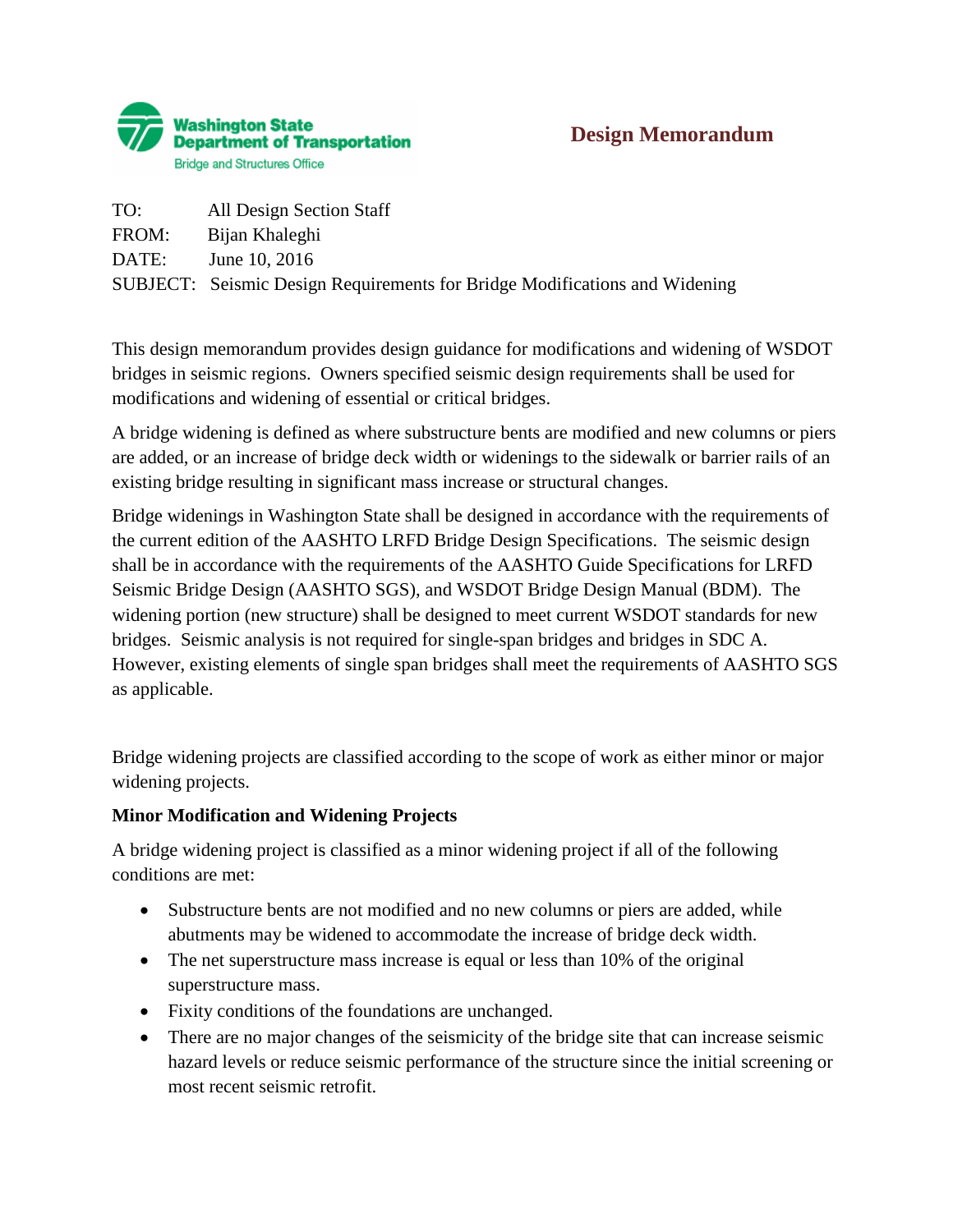• No change in live load use of the bridge

### **Major Modifications and Widening Projects**

A bridge widening project is classified as a major Widening project if any of the following conditions is met:

- Substructure bents are modified and new columns or piers are added, excepting abutments, which may be widened to accommodate the increase of bridge deck width.
- The net superstructure mass increase is more than 20% of the original superstructure mass.
- Fixity conditions of the foundations are changed.
- There are major changes of the seismicity of the bridge site that can increase seismic hazard levels or reduce seismic performance of the structure since the initial screening or most recent seismic retrofit.
- Change in live load use of the bridge

Major changes in seismicity include, but are not limited to, the following: near fault effect, significant liquefaction potential, or lateral spreading. If there are concerns about changes to the Seismic Design Response Spectrum at the bridge site, about a previous retrofit to the existing bridge, or an unusual imbalance of mass distribution resulting from the structure widening, the designer should consult the WSDOT Bridge and Structures Office.

### **Seismic Design Guidance:**

The Seismic Design for Bridge Modifications and Widening are as follows:

- 1. Bridge widening projects classified as Minor Widening projects do not require either a seismic evaluation or a retrofit of the structure. If the conditions for Minor Widenings are met, it is anticipated that the widened/modified structure will not draw enough additional seismic demand to significantly affect the existing sub-structure elements.
- 2. If the net superstructure mass increase is between10% to 20% of the original superstructure mass, and if all the other bulleted criteria listed for Minor Widenings are met, then the "Do No Harm" policy and professional judgment could be used upon approval of the Bridge Design Engineer. The "Do No Harm" policy requires the designer to compare the C/D ratios of the existing bridge elements in the before widening condition to those of the after widening condition. If the C/D ratios are not decreased, the widening can be designed and constructed without retrofitting existing deficient bridge elements. Elements of the existing structure with C/D ratios made worse by the widening/modification work shall be retrofitted to restore their C/D ratios to beforewidening values, at a minimum. Foundation elements with seismic deficiencies (C/D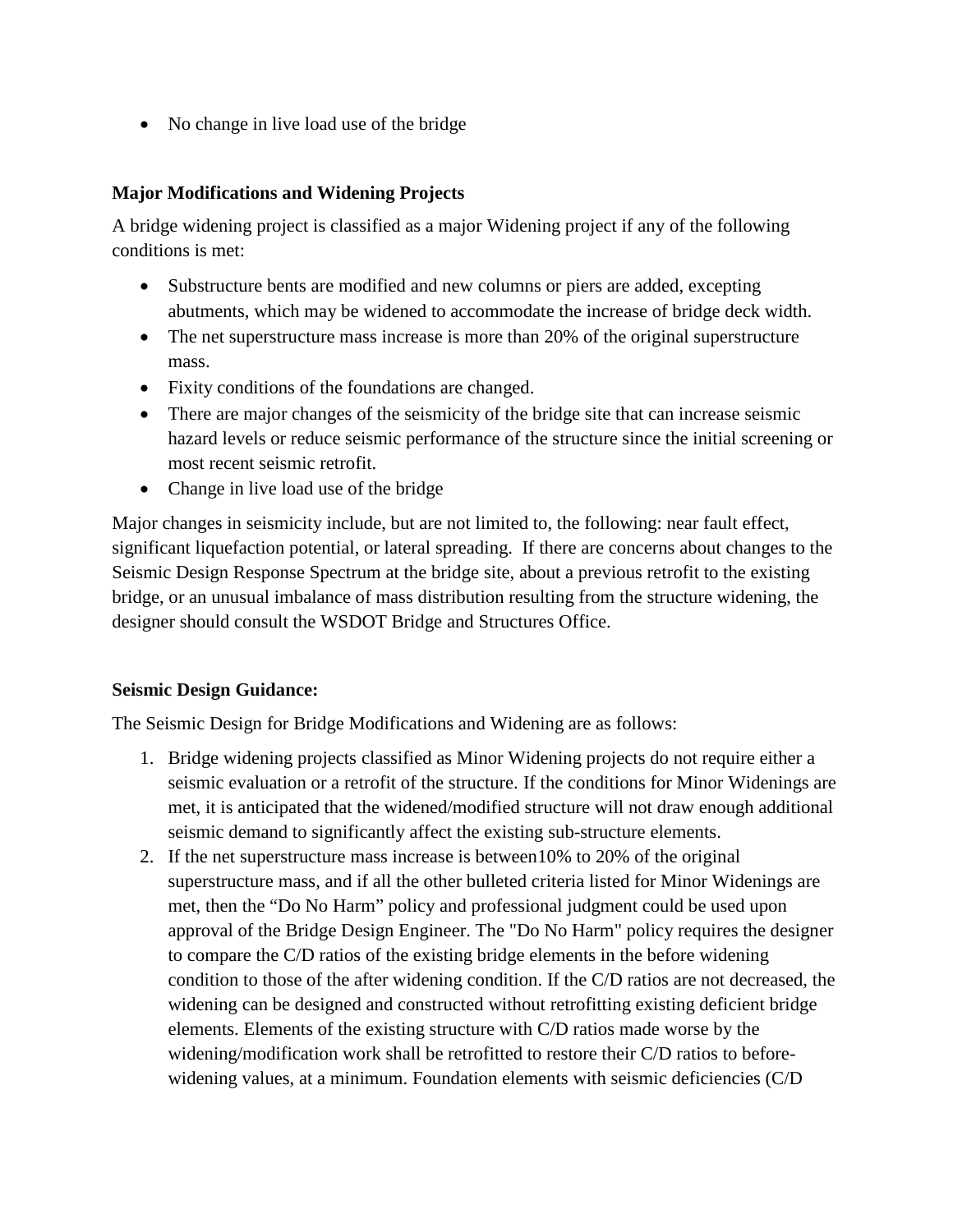ratios made worse by the widening/modification work) shall be deferred to the Seismic Retrofit Program for rehabilitation.

- 3. Seismic analysis is required for all Major Modifications and Widenings at project scoping level. A complete seismic analysis is required for bridges in Seismic Design Category (SDC) B, C, and D for major modifications and widening projects as described below. A project geotechnical report (including any unstable soil or liquefaction issues) shall be available to the structural engineer for seismic analysis. Seismic analysis shall be performed for both existing and widened structures. Capacity/Demand (C/D) ratios are required for existing bridge elements including foundation.
- 4. The widening portion of the structure shall be designed for liquefiable soils condition in accordance to the AASHTO SGS, and WSDOT BDM, unless soils improvement is provided to eliminate liquefaction.
- 5. Seismic improvement of existing columns and crossbeams to  $C/D > 1.0$  is required. The cost of seismic improvement shall be paid for with widening project funding (not from the Retrofit Program). The seismic retrofit of the existing structure shall conform to the BDM, while the newly widened portions of the bridge shall comply with the AASHTO SGS, except for balanced stiffness criteria, which may be difficult to meet due to the existing bridge configuration. However, the designer should strive for the best balanced frame stiffness for the entire widened structure that is attainable in a cost effective manner. Major Widening Projects require the designer to determine the seismic C/D ratios of the existing bridge elements in the final widened condition. If the C/D ratios of columns and crossbeam of existing structure are less than 1.0, the improvement of seismically deficient elements is mandatory and the widening project shall include the improvement of existing seismically deficient bridge elements to C/D ratio of above 1.0 as part of the widening project funding. The C/D ratio of 1.0 is required to prevent the collapse of the bridge during the seismic event as required for life safety. Seismic improvement of the existing foundation elements (footings, pile caps, piles, and shafts to  $C/D$  ratios  $> 1.0$ ) could be deferred to the Bridge Seismic Retrofit Program.

#### **Scoping for Bridge Widening and Liquefaction Mitigation**

The Region project manager should contact the Bridge Office for bridge widening and retaining wall scoping assistance before project funding commitments are made to the legislature and the public. The Bridge Office will work with the Geotechnical Office to assess the potential for liquefaction or other seismic hazards that could affect the cost of the proposed structures. The initial evaluation design time and associated costs for the Geotechnical and Bridge Offices shall be considered at the scoping phase.

#### **Background:**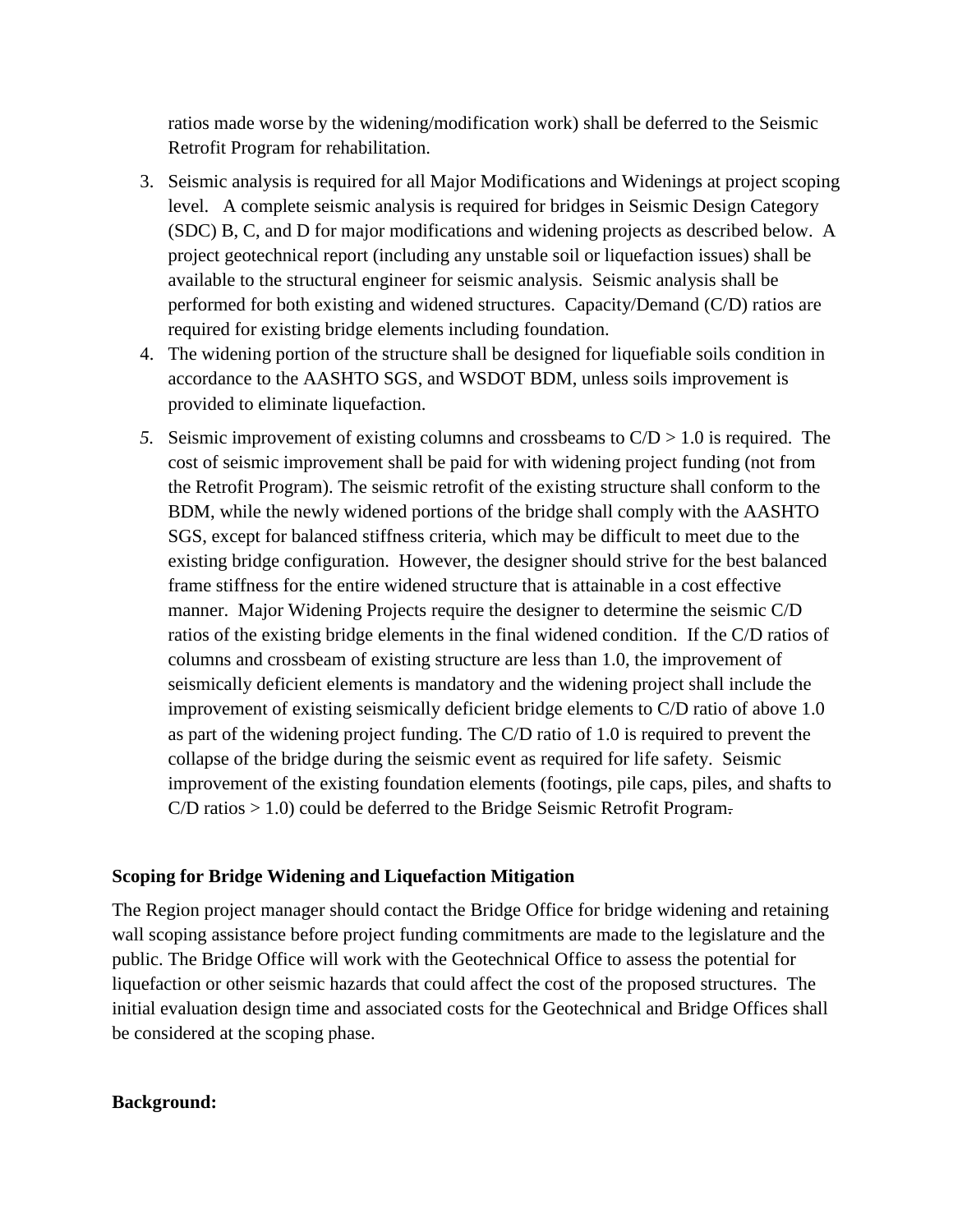WSDOT Geotechnical Design Manual, Design Manual will be modified to conform to the provisions of this memorandum. Appendix-A provides an illustration of the Seismic Design Criteria for Bridge Modifications and Widening as was described above. Revisions to BDM Section 4.3 for Seismic Design and Retrofit, and Section 15.4.3 for Structural Design Requirements for Design-Build Contracts are shown in Appendix B.

If you have any questions regarding this policy memorandum, please contact [Bijan.Khaleghi@wsdot.wa.gov](mailto:Bijan.Khaleghi@wsdot.wa.gov) at 705-7181.

cc: Mark Gaines, Bridge Construction – 47354 Craig Boone, Bridge and Structures – 47340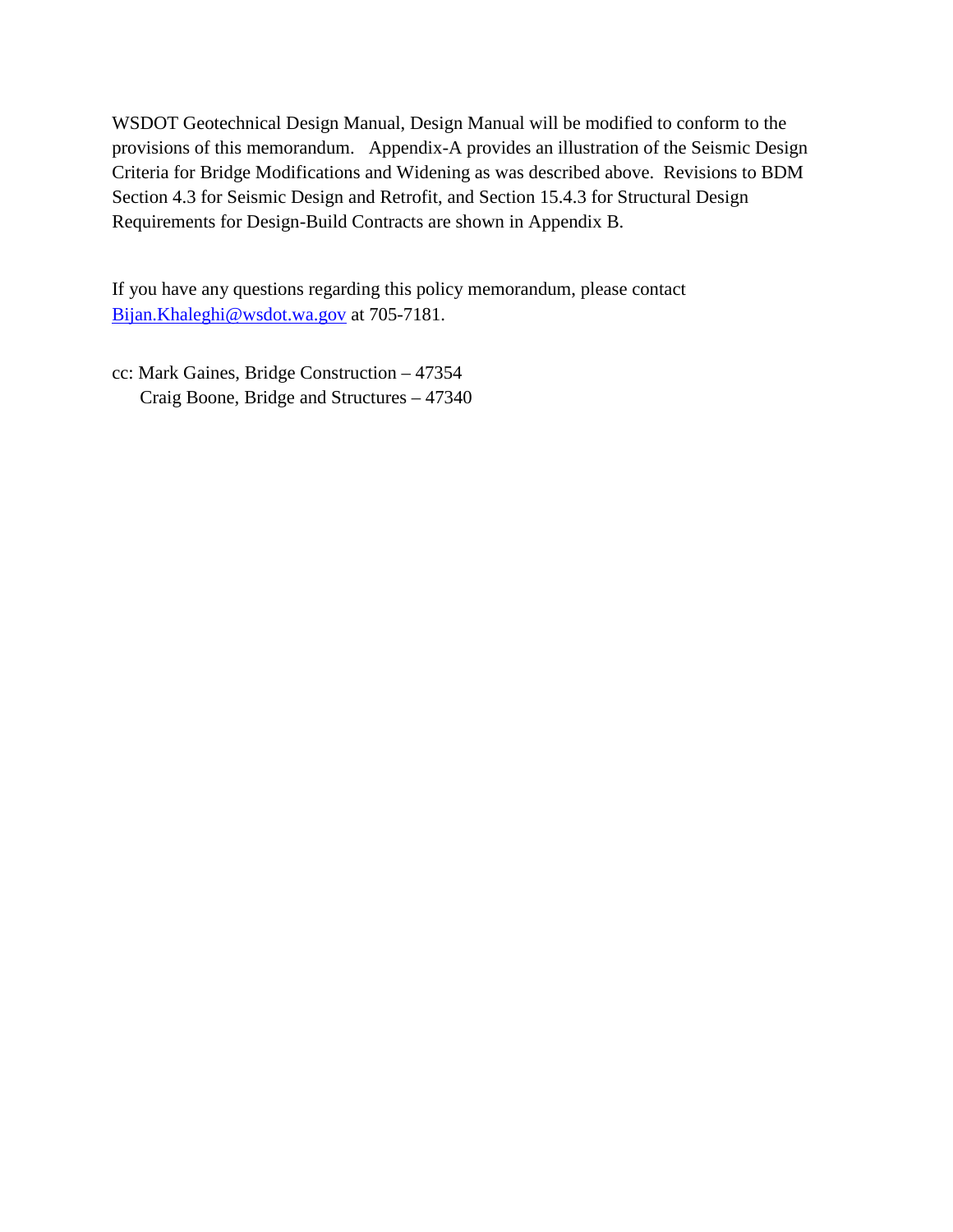| <b>Modifications or Widening</b>                                                                                                                                                                 | <b>Alterations</b>                                                                                                                                       | <b>Seismic Design Guidance</b>                                                                                                                                                                                          | <b>Illustration</b> |
|--------------------------------------------------------------------------------------------------------------------------------------------------------------------------------------------------|----------------------------------------------------------------------------------------------------------------------------------------------------------|-------------------------------------------------------------------------------------------------------------------------------------------------------------------------------------------------------------------------|---------------------|
| <b>Minor Modifications</b><br><b>Deck Rehabilitations</b><br>$\bullet$<br><b>Traffic Barrier</b><br>٠<br>Replacements<br>sidewalk<br>$\bullet$<br>addition/rehabilitation<br>No change in LL use | Superstructure mass<br>$\bullet$<br>increase is less than<br>10%<br>Fixity conditions are<br>not changed                                                 | Do not Require seismic<br>$\bullet$<br>evaluation<br>Do not require retrofit of<br>$\bullet$<br>the structure                                                                                                           |                     |
| <b>Major Modifications</b><br><b>Minor Modifications PLUS</b><br>Replacing/adding girder<br>and slab<br>Change in LL use                                                                         | Superstructure mass<br>increase between 10%<br>to20% and/or<br>Fixity conditions are<br>changed                                                          | Seismic evaluation of the<br>$\bullet$<br>structure is required.<br>Do-No-Harm is required<br>$\bullet$<br>for substructure.<br>Do-No-Harm is required<br>$\bullet$<br>for foundation.                                  |                     |
| Major Widening - Case 1<br><b>Minor Modifications PLUS</b><br>Superstructure or Bent<br>Widening                                                                                                 | Superstructure mass<br>increase is more than<br>$>$ 20% and/or<br>Substructure/bents<br>$\bullet$<br>modified and/or<br>Fixity conditions are<br>changed | Seismic evaluation of the<br>$\bullet$<br>structure is required.<br>C/D ratio of equal or<br>$\bullet$<br>greater than 1.0 is<br>required for substructure.<br>Do-No-Harm could be used<br>$\bullet$<br>for Foundation. |                     |
| Major Widening - Case 2<br>widening on one side                                                                                                                                                  | Substructure or bents<br>are modified.<br>Columns are added on<br>one side.                                                                              | Seismic evaluation of the<br>$\bullet$<br>structure is required.<br>C/D ratio of equal or<br>greater than 1.0 is<br>required for substructure.<br>Do-No-Harm could be used<br>$\bullet$<br>for Foundation.              |                     |

# **Appendix-A: Seismic Design Criteria for Bridge Modifications and Widening**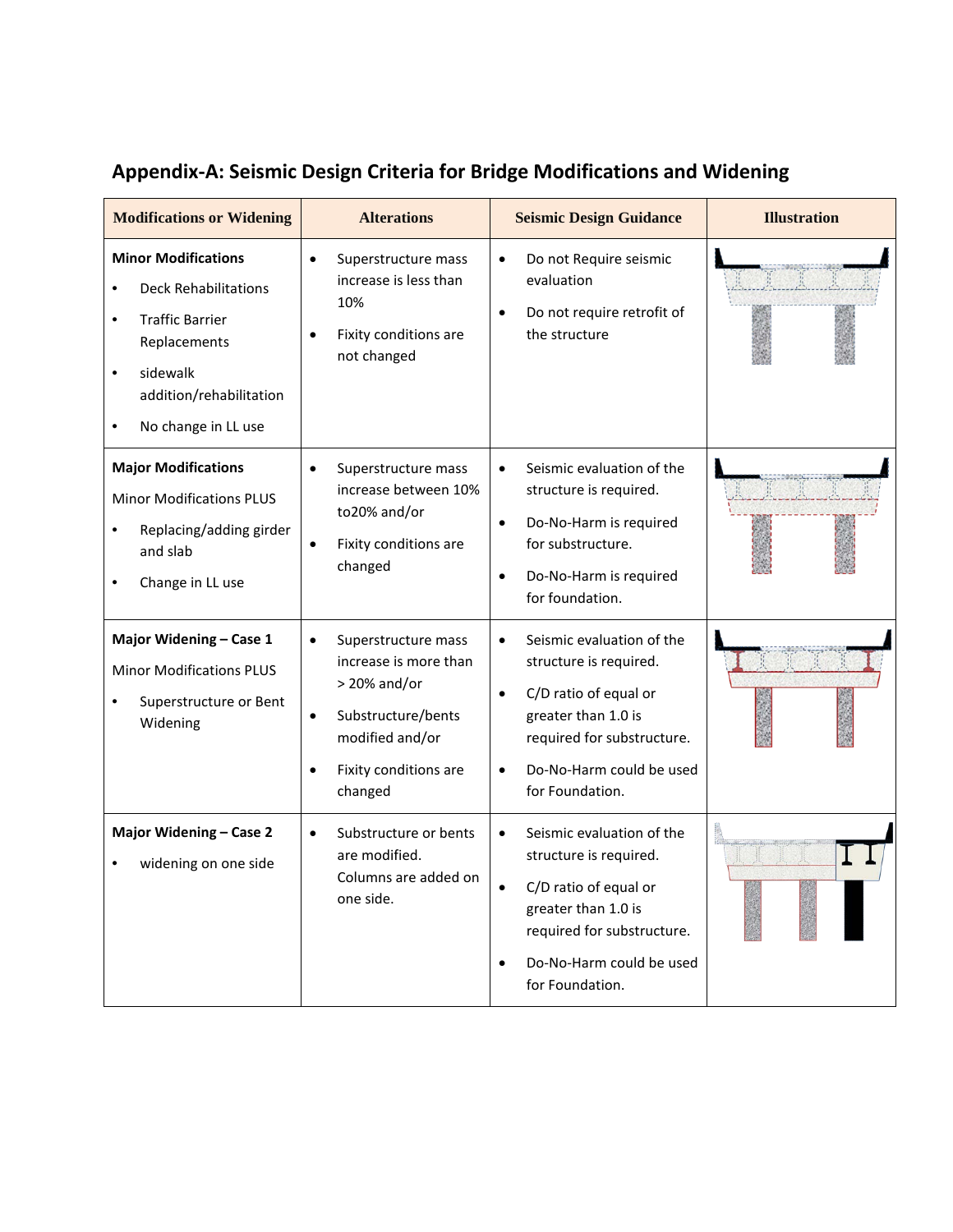| Major Widening – Case 3<br>widening on both sides | Substructure or bents<br>are modified.<br>Columns are added on<br>both sides. | Seismic evaluation of the<br>٠<br>structure is required.<br>C/D ratio of equal or<br>٠<br>greater than 1.0 is<br>required for substructure.<br>Do-No-Harm could be used<br>for Foundation. |  |
|---------------------------------------------------|-------------------------------------------------------------------------------|--------------------------------------------------------------------------------------------------------------------------------------------------------------------------------------------|--|
|---------------------------------------------------|-------------------------------------------------------------------------------|--------------------------------------------------------------------------------------------------------------------------------------------------------------------------------------------|--|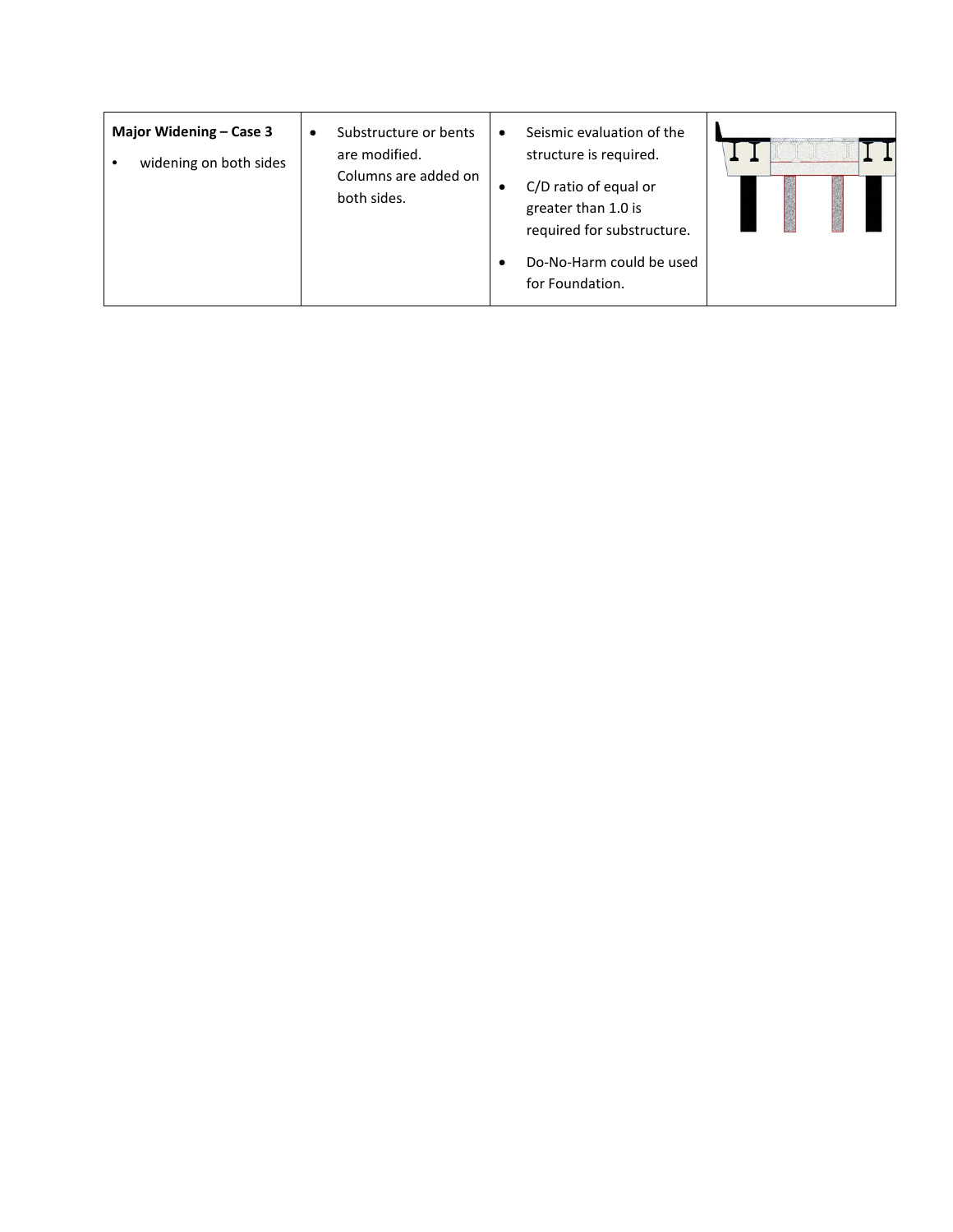# **Appendix B: Revisions to BDM Section 4.3 for Seismic Design and Retrofit, and Section 15.4.3 for Structural Design Requirements for Design-Build Contracts**

#### *Seismic Design and Retrofit Chapter 4*

## **4.3 Seismic Design Requirements for Bridge Modifications and Widening Projects**

## *4.3.1 General*

A bridge widening is defined as where substructure bents are modified and new columns or piers are added, or an increase of bridge deck width or widenings to the sidewalk or barrier rails of an existing bridge resulting in significant mass increase or structural changes.

Bridge widenings in Washington State shall be designed in accordance with the requirements of the current edition of the AASHTO LRFD Bridge Design Specifications. The seismic design shall be in accordance with the requirements of the AASHTO Guide Specifications for LRFD Seismic Bridge Design (AASHTO SGS), and WSDOT Bridge Design Manual (BDM). The widening portion (new structure) shall be designed to meet current WSDOT standards for new bridges. Seismic analysis is not required for singlespan bridges and bridges in SDC A. However, existing elements of single span bridges shall meet the requirements of AASHTO SGS as applicable.

# *4.3.2 Bridge Widening Project Classification*

Bridge widening projects are classified according to the scope of work as either minor or major widening projects.

# **A. Minor Modification and Widening Projects**

A bridge widening project is classified as a minor widening project if all of the following conditions are met:

- Substructure bents are not modified and no new columns or piers are added, while abutments may be widened to accommodate the increase of bridge deck width.
- The net superstructure mass increase is equal or less than 10% of the original superstructure mass.
- Fixity conditions of the foundations are unchanged.
- There are no major changes of the seismicity of the bridge site that can increase seismic hazard levels or reduce seismic performance of the structure since the initial screening or most recent seismic retrofit.
- No change in live load use of the bridge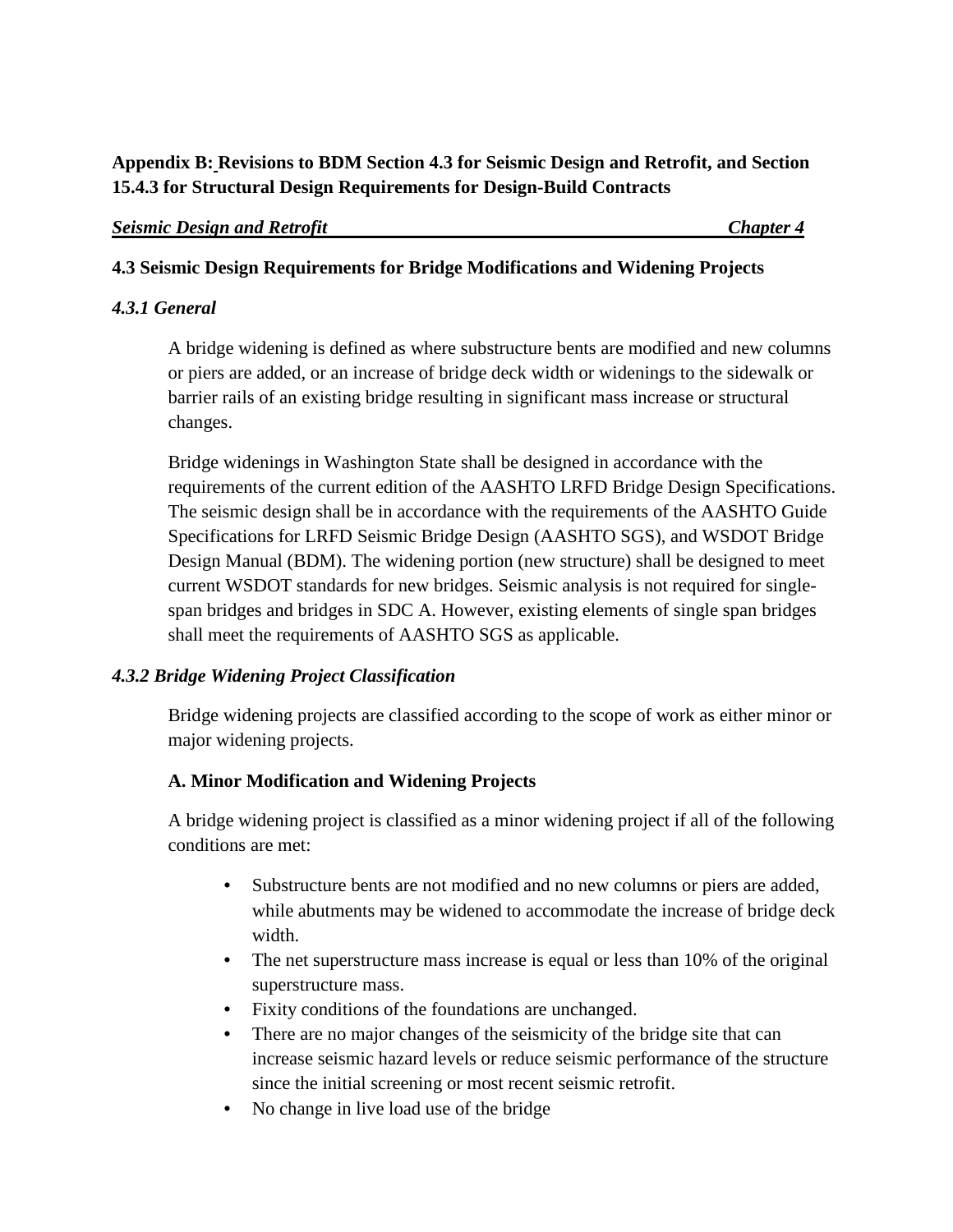## **B. Major Modifications and Widening Projects**

A bridge widening project is classified as a major widening project if any of the following conditions is met:

- Substructure bents are modified and new columns or piers are added, excepting abutments, which may be widened to accommodate the increase of bridge deck width.
- The net superstructure mass increase is more than 20% of the original superstructure mass.
- Fixity conditions of the foundations are changed.
- There are major changes of the seismicity of the bridge site that can increase seismic hazard levels or reduce seismic performance of the structure since the initial screening or most recent seismic retrofit.
- Change in live load use of the bridge

Major changes in seismicity include, but are not limited to, the following: near fault effect, significant liquefaction potential, or lateral spreading. If there are concerns about changes to the Seismic Design Response Spectrum at the bridge site, about a previous retrofit to the existing bridge, or an unusual imbalance of mass distribution resulting from the structure widening, the designer should consult the WSDOT Bridge and Structures Office.

# *4.3.3 Seismic Design Guidance:*

The Seismic Design guidance for Bridge Modifications and Widening are as follows:

- 1. Bridge widening projects classified as Minor Widening projects do not require either a seismic evaluation or a retrofit of the structure. If the conditions for Minor Widening project are met, it is anticipated that the widened/modified structure will not draw enough additional seismic demand to significantly affect the existing substructure elements.
- 2. If the net superstructure mass increase is between10% to 20% of the original superstructure mass, and if all the other bulleted criteria listed for Minor Widening projects are met, then the "Do No Harm" policy and professional judgment could be used upon approval of the Bridge Design Engineer. The "Do No Harm" policy requires the designer to compare the C/D ratios of the existing bridge elements in the before widening condition to those of the after widening condition. If the C/D ratios are not decreased, the widening can be designed and constructed without retrofitting existing deficient bridge elements. Elements of the existing structure with C/D ratios made worse by the widening/modification work shall be retrofitted to restore their C/D ratios to before-widening values, at a minimum. Foundation elements with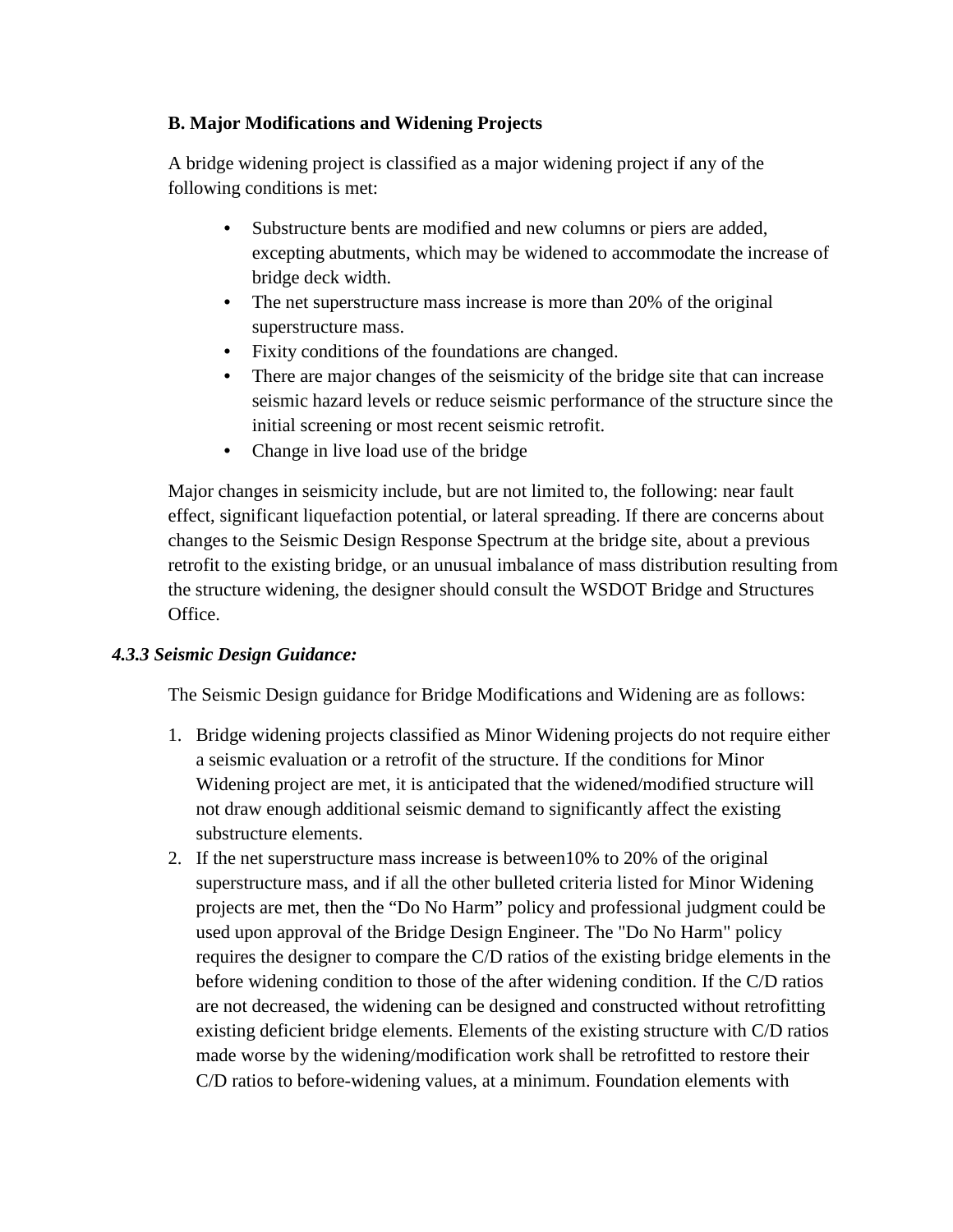seismic deficiencies (C/D ratios made worse by the widening/modification work) shall be deferred to the Seismic Retrofit Program for rehabilitation.

- 3. Seismic analysis is required for all Major Modifications and Widening projects at project scoping level. A complete seismic analysis is required for bridges in Seismic Design Category (SDC) B, C, and D for major modifications and widening projects as described below. A project geotechnical report (including any unstable soil or liquefaction issues) shall be available to the structural engineer for seismic analysis. Seismic analysis shall be performed for both existing and widened structures. Capacity/Demand (C/D) ratios are required for existing bridge elements including foundation.
- 4. The widening portion of the structure shall be designed for liquefiable soils condition in accordance to the AASHTO SGS, and WSDOT BDM, unless soils improvement is provided to eliminate liquefaction.
- 5. Seismic improvement of existing columns and crossbeams to  $C/D > 1.0$  is required. The cost of seismic improvement shall be paid for with widening project funding (not from the Retrofit Program). The seismic retrofit of the existing structure shall conform to the BDM, while the newly widened portions of the bridge shall comply with the AASHTO SGS, except for balanced stiffness criteria, which may be difficult to meet due to the existing bridge configuration. However, the designer should strive for the best balanced frame stiffness for the entire widened structure that is attainable in a cost effective manner. Major Widening Projects require the designer to determine the seismic C/D ratios of the existing bridge elements in the final widened condition. If the C/D ratios of columns and crossbeam of existing structure are less than 1.0, the improvement of seismically deficient elements is mandatory and the widening project shall include the improvement of existing seismically deficient bridge elements to C/D ratio of above 1.0 as part of the widening project funding. The C/D ratio of 1.0 is required to prevent the collapse of the bridge during the seismic event as required for life safety. Seismic improvement of the existing foundation elements (footings, pile caps, piles, and shafts to  $C/D$  ratios  $> 1.0$ ) could be deferred to the Bridge Seismic Retrofit Program.

### *4.3.4 Scoping for Bridge Widening and Liquefaction Mitigation:*

The Region project manager should contact the Bridge Office for bridge widening and retaining wall scoping assistance before project funding commitments are made to the legislature and the public. The Bridge Office will work with the Geotechnical Office to assess the potential for liquefaction or other seismic hazards that could affect the cost of the proposed structures. The initial evaluation design time and associated costs for the Geotechnical and Bridge Offices shall be considered at the scoping phase.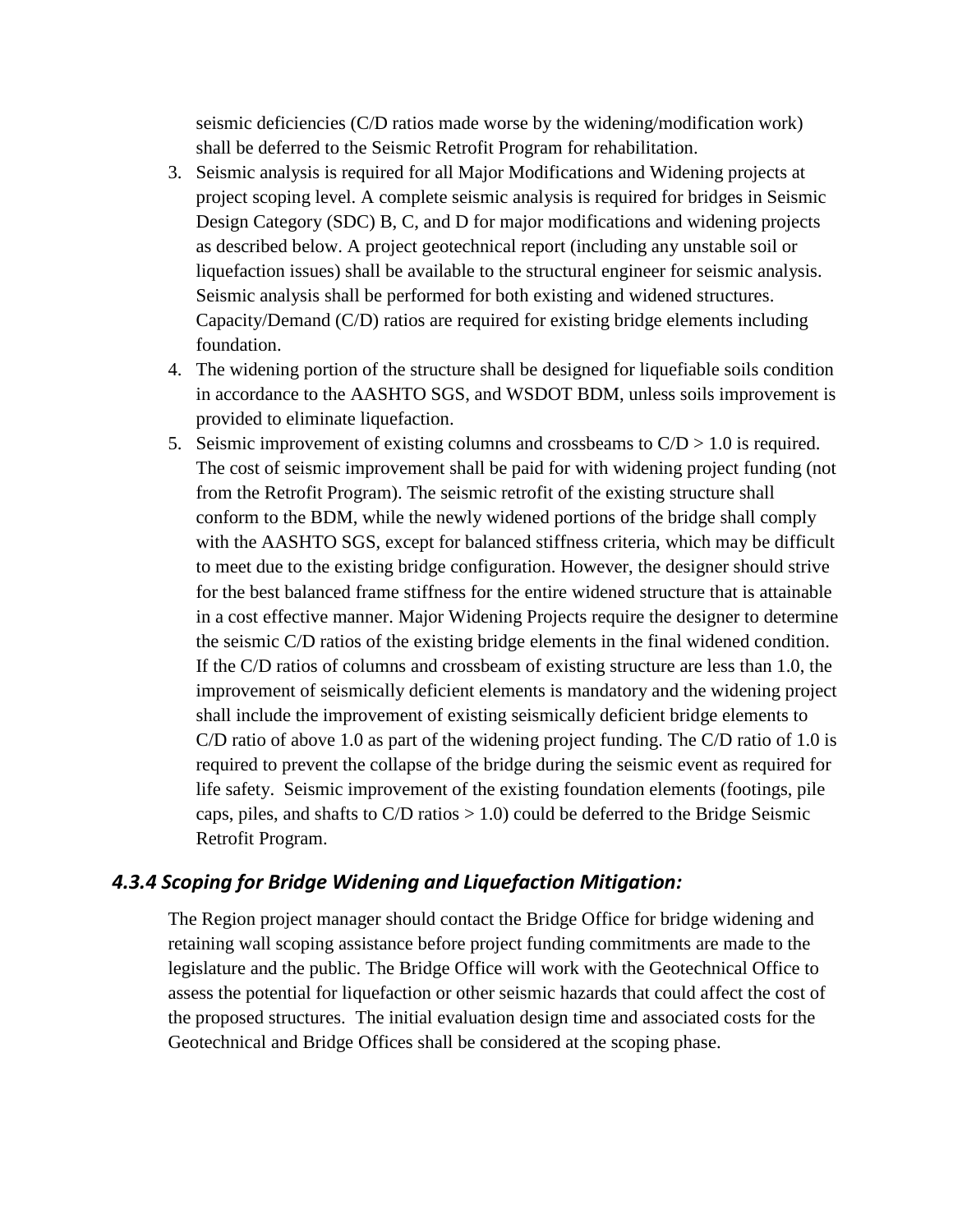| <b>Modifications or Widening</b>                                                                                                                                                            | <b>Alterations</b>                                                                                                                                                    | <b>Seismic Design Guidance</b>                                                                                                                                                                                          | <b>Illustration</b> |
|---------------------------------------------------------------------------------------------------------------------------------------------------------------------------------------------|-----------------------------------------------------------------------------------------------------------------------------------------------------------------------|-------------------------------------------------------------------------------------------------------------------------------------------------------------------------------------------------------------------------|---------------------|
| <b>Minor Modifications</b><br><b>Deck Rehabilitations</b><br><b>Traffic Barrier</b><br>$\bullet$<br>Replacements<br>sidewalk<br>$\bullet$<br>addition/rehabilitation<br>No change in LL use | Superstructure mass<br>$\bullet$<br>increase is less than<br>10%<br>Fixity conditions are<br>not changed                                                              | Do not Require seismic<br>$\bullet$<br>evaluation<br>Do not require retrofit of<br>$\bullet$<br>the structure                                                                                                           |                     |
| <b>Major Modifications</b><br><b>Minor Modifications PLUS</b><br>Replacing/adding girder<br>and slab<br>Change in LL use                                                                    | Superstructure mass<br>increase between 10%<br>to20% and/or<br>Fixity conditions are<br>$\bullet$<br>changed                                                          | Seismic evaluation of the<br>$\bullet$<br>structure is required.<br>Do-No-Harm is required<br>$\bullet$<br>for substructure.<br>Do-No-Harm is required<br>$\bullet$<br>for foundation.                                  |                     |
| Major Widening - Case 1<br><b>Minor Modifications PLUS</b><br>Superstructure or Bent<br>Widening                                                                                            | Superstructure mass<br>increase is more than<br>$>$ 20% and/or<br>Substructure/bents<br>$\bullet$<br>modified and/or<br>Fixity conditions are<br>$\bullet$<br>changed | Seismic evaluation of the<br>$\bullet$<br>structure is required.<br>C/D ratio of equal or<br>$\bullet$<br>greater than 1.0 is<br>required for substructure.<br>Do-No-Harm could be used<br>$\bullet$<br>for Foundation. |                     |
| Major Widening - Case 2<br>widening on one side                                                                                                                                             | Substructure or bents<br>$\bullet$<br>are modified.<br>Columns are added on<br>one side.                                                                              | Seismic evaluation of the<br>structure is required.<br>C/D ratio of equal or<br>greater than 1.0 is<br>required for substructure.<br>Do-No-Harm could be used<br>$\bullet$<br>for Foundation.                           |                     |

# **Figure 4.3-1: Seismic Design Criteria for Bridge Modifications and Widening**